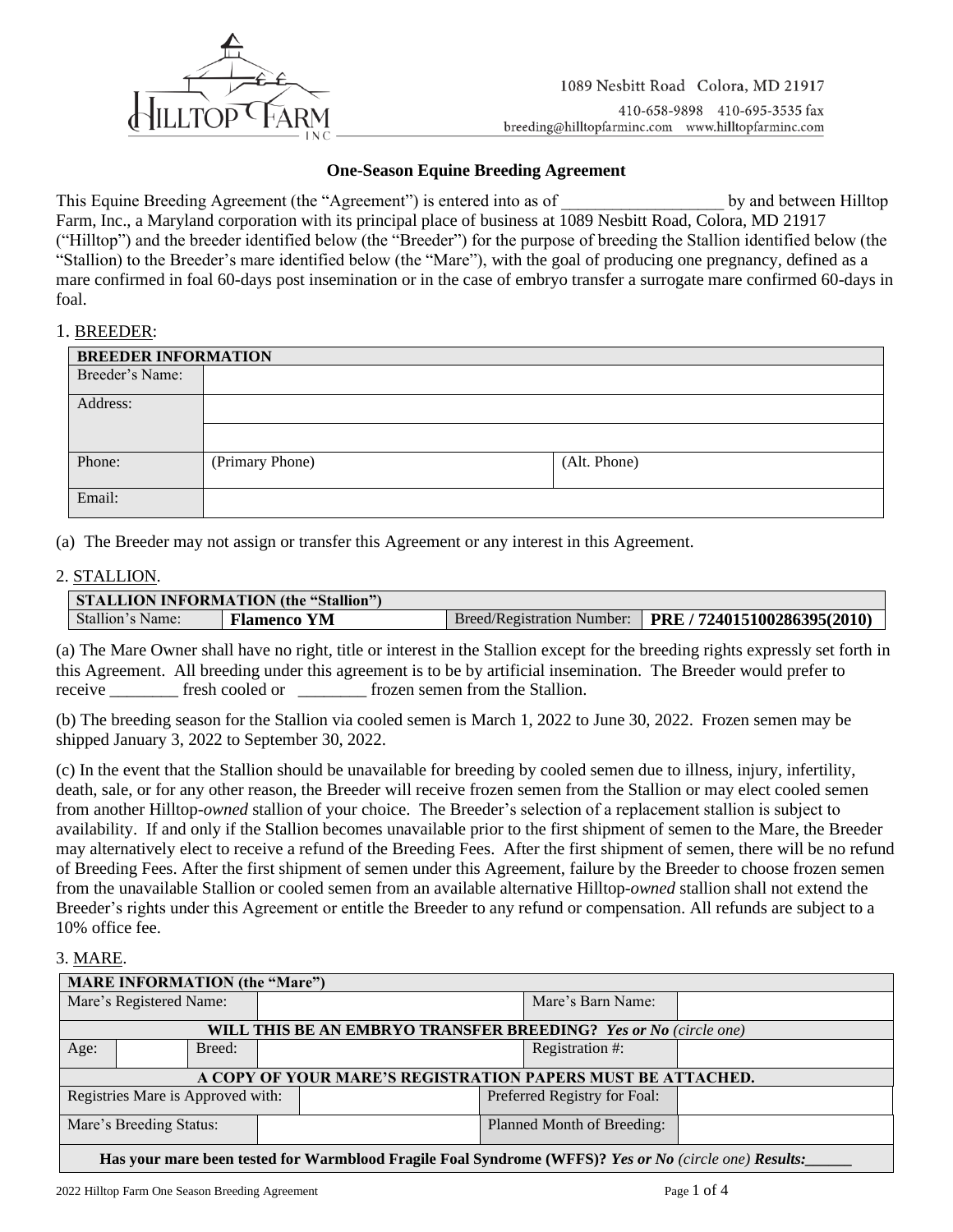(a) A Breeding Soundness Exam prior to breeding, including a uterine culture and cytology, is recommended but not required for all mares. If a mare fails to settle after two breeding cycles, the Breeder will be required to submit culture and cytology results to Hilltop prior to any additional shipments of semen.

(b) The Breeder may substitute a new mare that is owned or leased by the Breeder if the above Mare is no longer suitable for breeding. Complete information on the new mare must be supplied to Hilltop prior to requesting or using semen. The substitution of a replacement Mare does not extend the original terms for the Agreement.

4. EMBRYO TRANSFERS. (a) Hilltop must be notified at the execution of this Agreement if the Breeder intends to use Embryo Transfer as a means of producing a foal from this breeding. It is the responsibility of the Breeder to arrange for the Recipient Mare or Mares and the Breeder bears all costs, responsibility, and risk associated with them.

(b) In the case that multiple embryos are recovered from the Donor Mare, the additional embryos may be transferred to multiple Recipient Mares at the Breeder's discretion. The Breeder must notify Hilltop of any additional pregnancies not later than 18 days post implantation. An additional Breeding Fee will be due for each additional Live Foal resulting from the transfer of multiple embryos from the same breeding. The additional Breeding Fee for each additional Live Foal is due not later than one week after the birth of each additional foal.

(c) Permission to transfer multiple embryos from one breeding of the Donor Mare does not in any way imply the right to breed any mare other than the identified Donor Mare to the Stallion with semen shipped pursuant to this Agreement, or to re-breed the Donor Mare with semen shipped pursuant to the Agreement while there is at least one viable pregnancy or if a Live Foal has been produced. If the Breeder wants to rebreed the Donor Mare to achieve additional pregnancies while there is a successful surrogate pregnancy in progress, a new Breeding Agreement must be executed.

(d) Freezing of embryos is not permitted under this agreement.

# 5. FEES.

| $\mathbf{A}$<br>$\mathbf{a}$<br>чπ |
|------------------------------------|
|                                    |

(a) Payment of Fees. The Breeding Fee is due upon execution of this Agreement.

(b) Collection and Shipping Fees. Collection and shipment of semen for the Stallion is performed by Select Breeders Service, Inc. ("SBS") or Rood & Riddle Wellington. The collection of semen and shipping expenses (which together comprise the Distribution Fees ("Distribution Fees")) are set out in Hilltop's Schedule of Breeding Fees for the current breeding season and are payable to SBS or Rood & Riddle Wellington. The Distribution Fees will be charged to the Mare Owner's credit card prior to each semen shipment.

(c) Container Security. Semen is shipped in specialized containers which shall at all times remain the property of Hilltop or SBS. For each shipment of semen, the shipping container must be returned to Hilltop or SBS in good condition within the timeframe listed on the container and by the method specified in the container documents. A Late Fee, as set out in the Schedule of Breeding Fees, may be assessed for late return of the shipping container. Any loss of or damage to the container will be the responsibility of the Breeder and will be charged to the Breeder's credit card.

(d) Credit Card Required. Hilltop requires that the Breeder provide valid credit card information to SBS or Rood & Riddle Wellington for securing the semen shipping container deposit and for the billing of Distribution Fees prior to each shipment of semen.

6. SEMEN SHIPMENT AND ADMINISTRATION. (a) Upon payment of the Breeding Fee the Breeder is entitled to shipments of semen from the Stallion during Hilltop's 2022 breeding season until the Mare conceives and sustains a pregnancy for 60-days. Should the Mare fail to achieve a pregnancy, the Breeder may receive discount on a new agreement during the 2023 breeding season, pursuant to the terms of the Breeding Discount set out in Section 9, below.

(b) In order for Hilltop to issue a breeding certificate for the breeding contemplated under this Agreement the Mare must be bred by a licensed veterinarian or a breeding technician approved by Hilltop. The same person must sign the Mare Breeding Passport. Failure to use a licensed veterinarian for insemination and pregnancy checks of the mare is at the risk of the Breeder.

(c) Cooled semen may not be frozen for future use, and semen provided under this Agreement may not be used to breed any mare other than the Mare identified in this Agreement or to re-breed the Mare once a Live Foal has been produced or a Recipient Mare is confirmed in foal under this Agreement.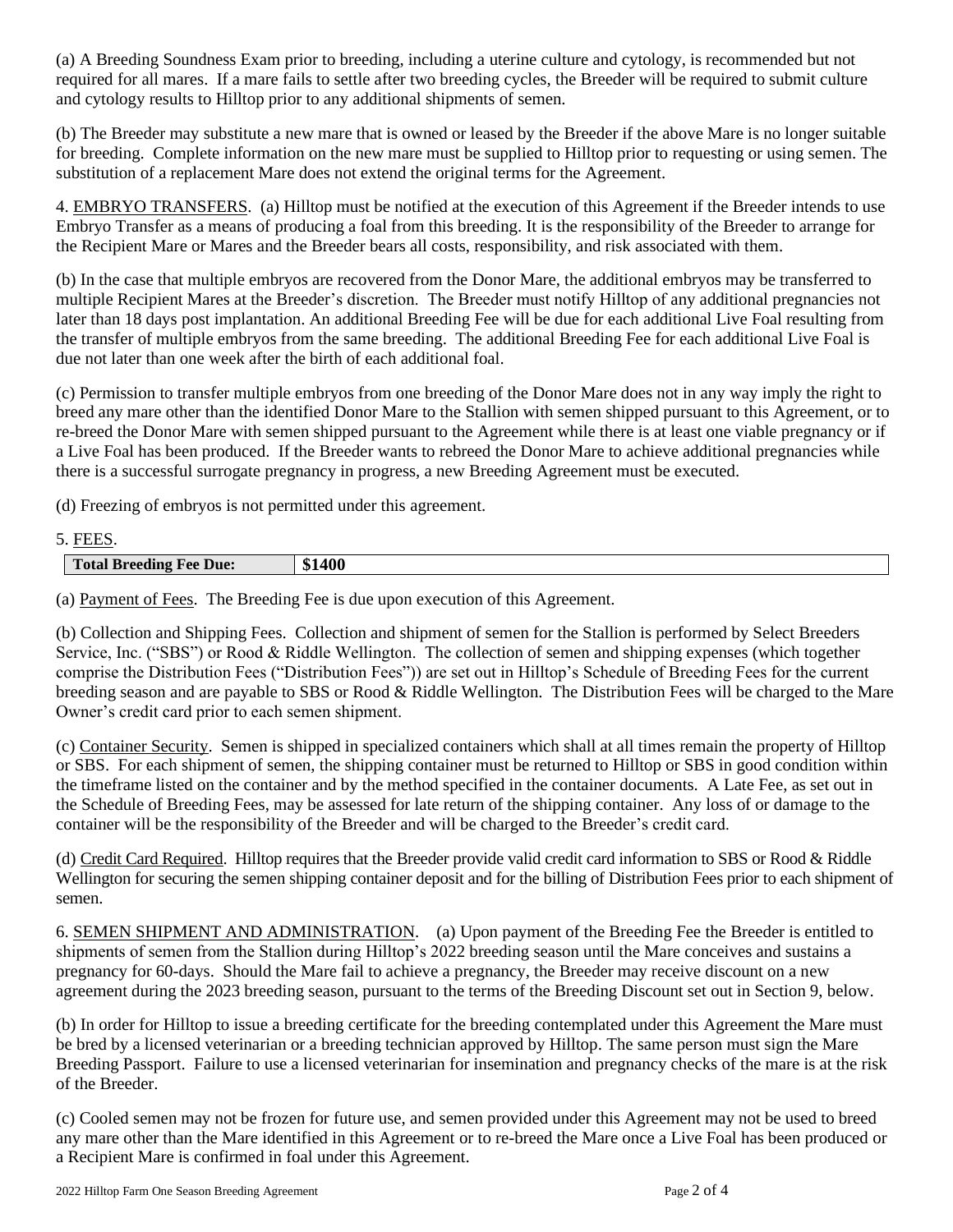(d)The Mare Owner assumes the risk of missed breeding opportunities due to problems with timing of the Mare's ovulation, the Mare's fertility, shipping or handling of the semen after it leaves SBS.

(e) If frozen semen is utilized and unused doses remain after the mare is confirmed in foal 60-days post ovulation, all unused frozen semen must be returned to Hilltop Farm. Frozen semen that is not returned will be charged to the breeder at the listed per dose price. Failure to respond regarding unaccounted for frozen semen doses will result in your card being charged for the unaccounted doses.

(f) Semen is typically available Monday through Friday *(no weekend collections)*. The Stallion's proposed competition and travel schedule during the breeding season will be available in February to allow the Breeder to plan for dates that the Stallion may be unavailable for collection. At rare times a stallion is given a "day off" from the breeding shed in order to insure optimal quality semen. The Breeder may elect to receive frozen semen from the Stallion in these situations or wait until the Mare's next cycle when the Stallion is available. Whenever possible, semen is shipped overnight via Federal Express or UPS.

(g) Cooled semen stallions are available for collection Monday thru Friday. Requests for semen must be made by 9PM Eastern Time of the day preceding collection and shipment or pick-up. Frozen semen must be sent Monday thru Friday. ALL requests for semen shipments must be made via TELEPHONE. *Late notifications will be accommodated if possible, but cannot be guaranteed and there will be an additional late fee.*

| SHIPMENT DESTINATION INFORMATION                            |         |                  |                  |  |
|-------------------------------------------------------------|---------|------------------|------------------|--|
| Attention:                                                  |         |                  |                  |  |
| Address:                                                    |         |                  |                  |  |
|                                                             |         |                  |                  |  |
| Special Delivery Instructions:                              |         | Waive Signature: | <b>YES or NO</b> |  |
|                                                             |         | (circle one)     |                  |  |
| <b>Contact Information:</b>                                 | (phone) | (email)          |                  |  |
| Preferred Airport for Shipping if Same-Day Shipment Needed: |         |                  |                  |  |

| <b>VETERINARY INFORMATION (if different than Shipment Destination)</b> |         |         |  |
|------------------------------------------------------------------------|---------|---------|--|
| Vet's Name:                                                            |         |         |  |
| Clinic Name:                                                           |         |         |  |
| Address:                                                               |         |         |  |
| <b>Contact Information:</b>                                            | (phone) | (cell)  |  |
|                                                                        | (fax)   | (email) |  |

7. PREGNANCY CHECKS. The Mare Owner agrees to submit to Hilltop confirmation of the mare's pregnancy at 14-16 days post-ovulation and at 55-60 days post ovulation. Hilltop recommends additional pregnancy checks at 28 days postovulation and between 35-40 days post-ovulation. The completed Mare Passport must be received by Hilltop not later than September  $15<sup>th</sup>$ . If pregnancy checks are still pending at that time, the Mare Passport should be returned and written confirmation of additional checks should be sent following each pregnancy check that occurs after September 15<sup>th</sup>.

8. BREEDING CERTIFICATE. Upon written confirmation of pregnancy at 60 days, Hilltop Farm will issue a Breeding Certificate for the appropriate breed registry. In the case of Embryo Transfers, no Breeding Certificate will be issued for additional pregnancies until any additional Breeding Fees due have been received by Hilltop.

9. BREEDING DISCOUNT. Breeder will receive a discount valued at 50% of the total breeding fee paid on this contract to be used off the total breeding fee of a new 1-Season contract during the 2023 breeding season under the following conditions: (a) a Mare Breeding Passport signed by a licensed veterinarian or a breeding technician approved by Hilltop must be received by Hilltop not later than September 15th, certifying that the Mare has not become pregnant and sustained a pregnancy to 60-days post insemination during the 2022 breeding season. If such notification is not received within the period required, there will be no breeding credit.